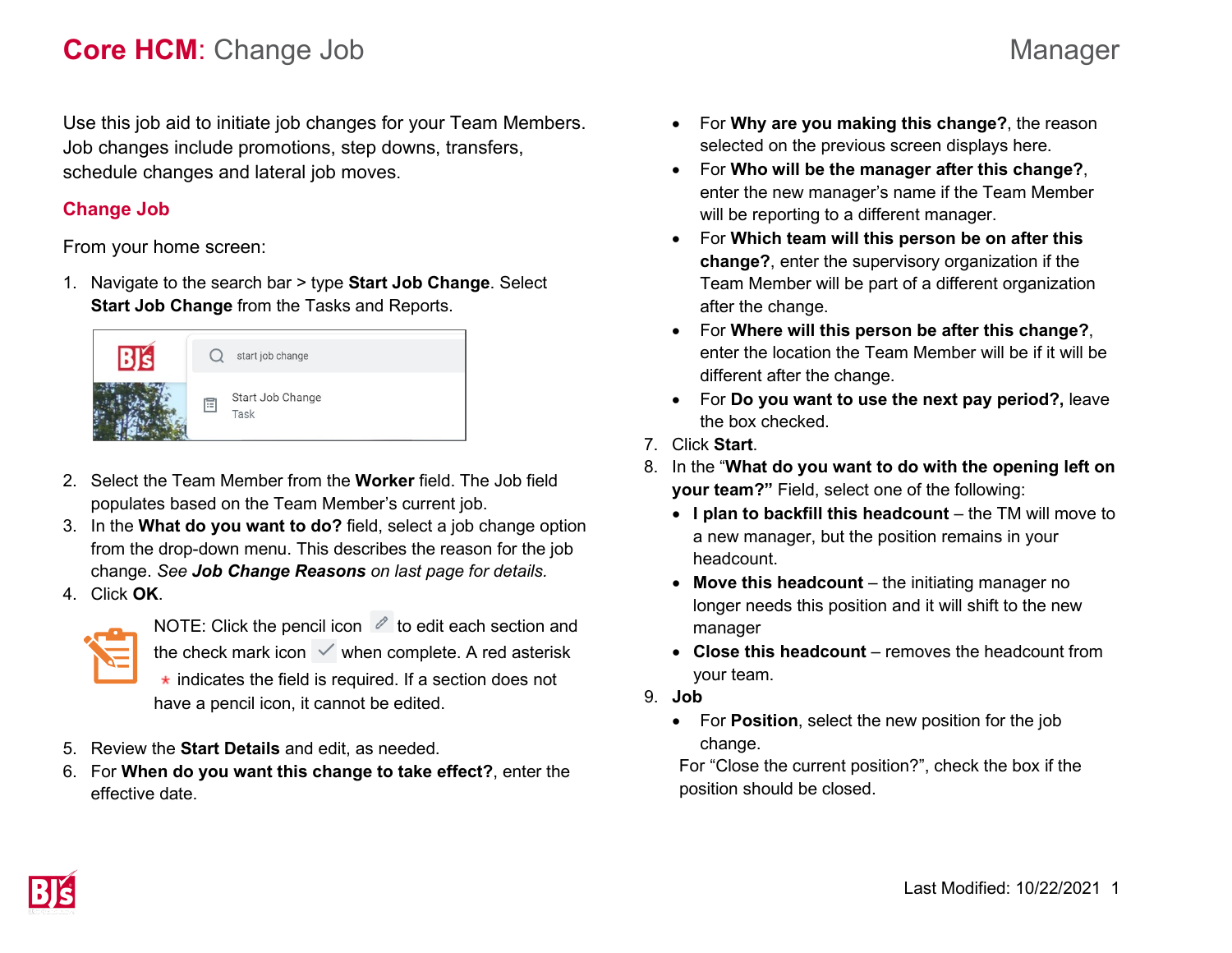# **Change Job** (continued)

- For "Is the current position available for overlap?", Check the box if the position should be available for overlap.
- For **Job Profile** and **Business Title**, information displays based on the selected position. Edit, if needed.
- 10. **Location** details populate. Edit location, scheduled weekly hours, and work shift, if needed.
- 11. **Administrative**
	- Details populate based on the job. Edit information within this field, as needed.

#### 12. **Organization**

• Cost Center populates based on the job details. Edit information within this field, as needed.

### 13. **Compensation**

- Use the guidelines provided to determine the new pay amount after the job change. If there is no compensation change involved, leave as is.
- Edit the **Salary** or **Hourly** section depending on if the Team Member will be paid hourly of salary after the job change.
- Enter the new amount in the **Amount** field or the percent change in the **Percent Change** field.
- **Currency** populates USD. Do not change.
- **Frequency** populates **Annual** or **Hourly** depending on if the Team Member will be paid salary or hourly. Do not change.
- 14. Review details for accuracy. Click **Submit**.

# **Reviews and Approvals**

The review and approval process varies based on the reason and compensation details of the job change. The Current Manager, Receiving Manager, HR Partner, and Compensation Partner are commonly involved in job change processes.

To view the remaining process details of the transaction:

- 1. Navigate to your Workday **Inbox** > Click **Archive** > Select the applicable transaction.
- 2. Click the **Process** tab to view process history and remaining steps.